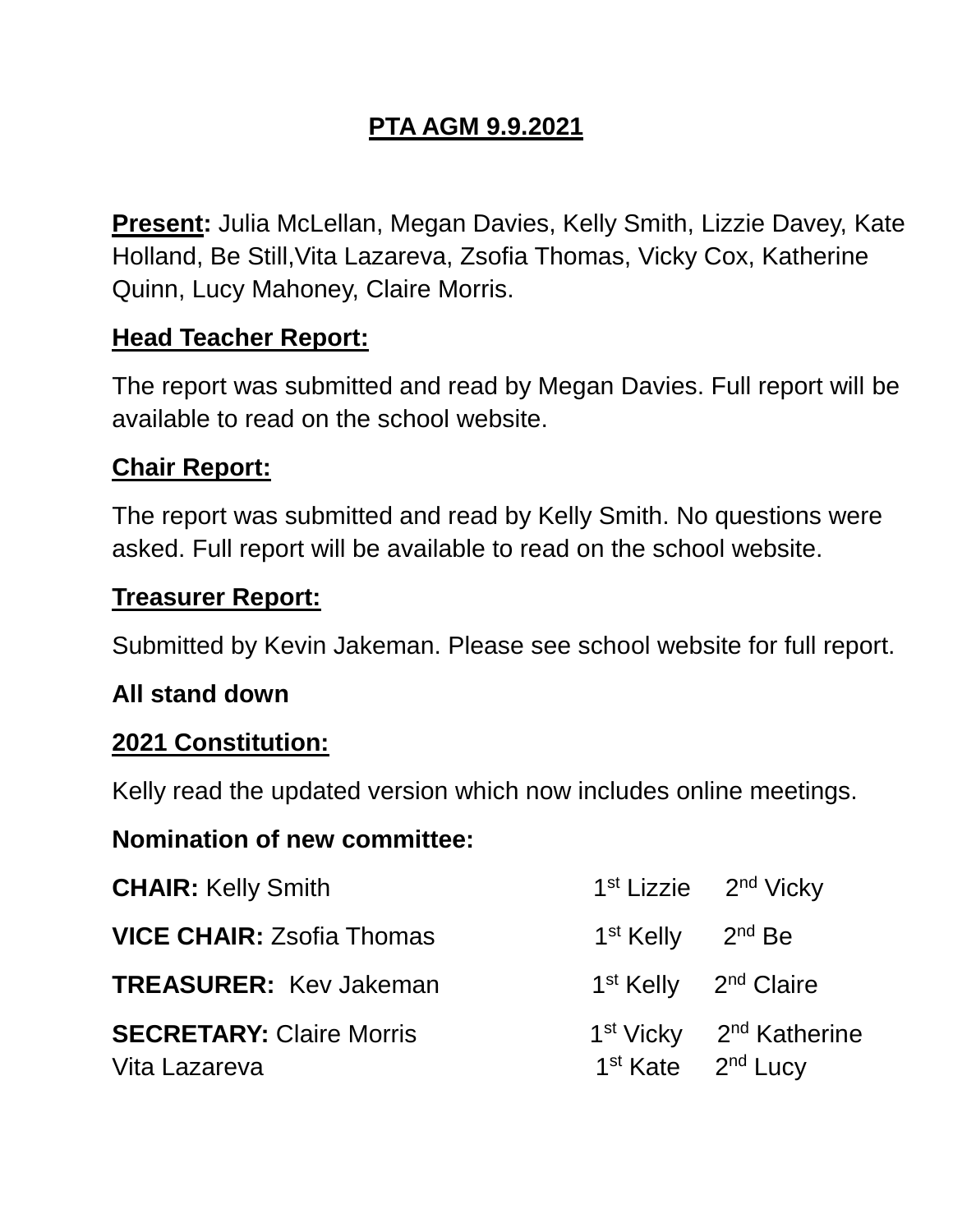# **Committee Members 2021:**

| <b>Be Still</b>                             | 1 <sup>st</sup> Vicky  | 2 <sup>nd</sup> Zsofia |
|---------------------------------------------|------------------------|------------------------|
| <b>Kate Holland</b>                         | $1st$ Be               | 2 <sup>nd</sup> Lizzie |
| <b>Lucy Mahoney</b>                         | 1 <sup>st</sup> Lizzie | 2 <sup>nd</sup> Vicky  |
| <b>Vicky Cox</b>                            | 1 <sup>st</sup> Lucy   | 2 <sup>nd</sup> Lizzie |
| Dan Cox                                     | $1st$ Be               | $2nd$ Claire           |
| <b>Jane Sneddon</b>                         | 1 <sup>st</sup> Vicky  | 2 <sup>nd</sup> Claire |
| Rachel Jakeman                              | 1 <sup>st</sup> Vita   | 2 <sup>nd</sup> Kate   |
| Sahra Ucar                                  | 1 <sup>st</sup> Zsofia | 2ndKelly               |
| <b>Teacher Representitive: Megan Davies</b> | 1 <sup>st</sup> Lucy   | $2nd$ Kate             |

Kelly will add new members to the Whatsap group.

# **Potential Events Calendar for 2021/22**

Jumblesale- decided not to do at the moment due to numbers & covid.

Tote bags for Christmas- Kelly has the packs ready to go.

Open day Thursday 21 October- Parents can book a time to be shown around school by a teacher or just turn up. Kate to post date on social media. Also we can email preschools and childminders to notify parents. Advertise in local magazine, Highworth link? Also poster outside school.

Pumpkin hunt- maybe can do again. Discussed other All Hallows events but nothing decided.

Quiz night -November. Jacket potatoes and chilli. Need to book VH.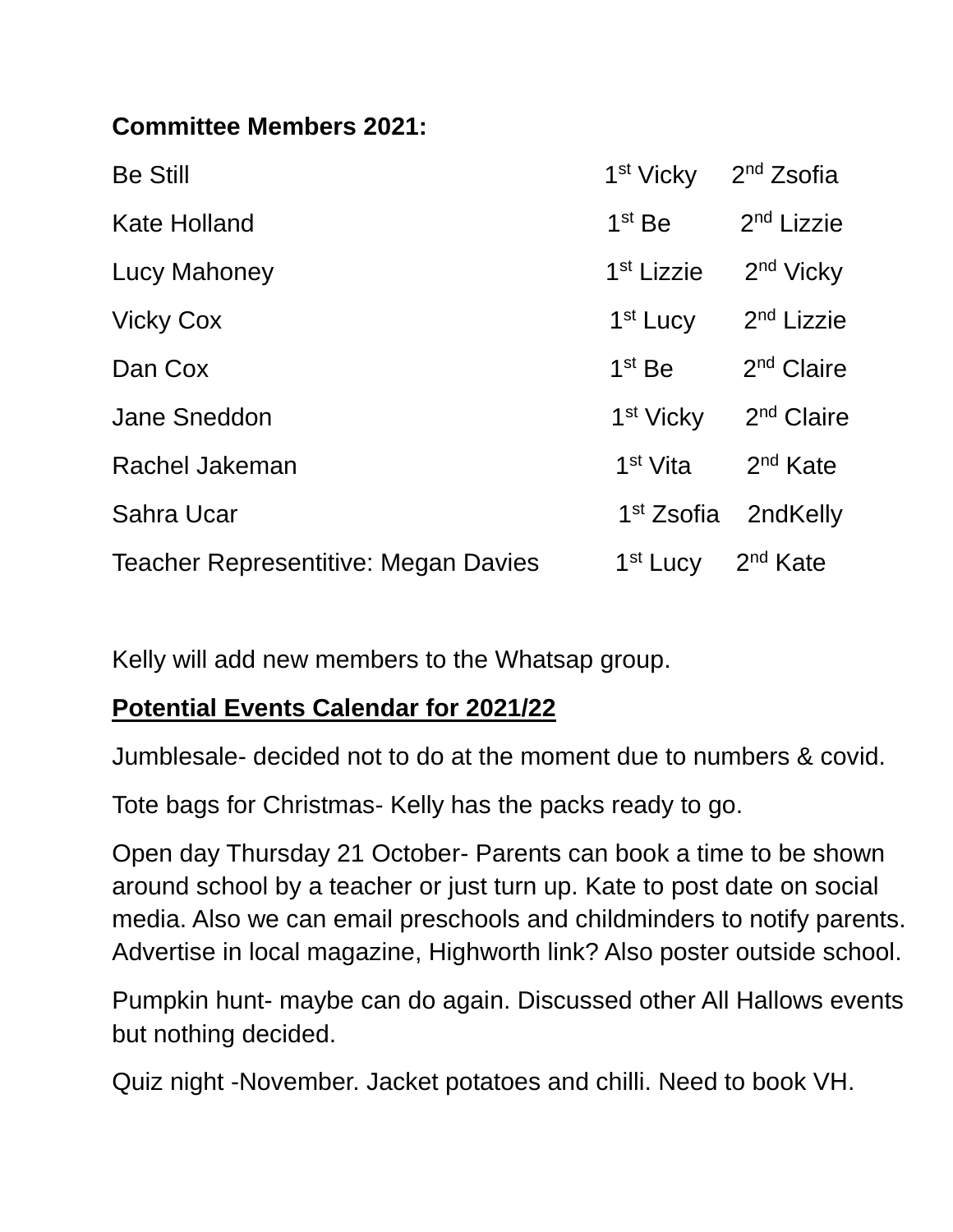Christmas Cards

Christmas raffle

Wreath making – Be will chat to her friend.

Mince pies & Gingerbread men- 50 of each supplied by Thyme last year. It would be better to have 100 gingerbread men. Would this be too much to ask Thyme for? Maybe Parents could make some too?

Christmas party- Village hall or at school. May have separate parties for Swans and Cygnets but TBA.

Easter raffle

Kids clothing sale-not really worth doing.

Numbers Day-date TBA

Eurovision-May 2022- chose a country and dress accordingly.

Ice cream sale- pencil in for Friday 17th September. Kelly, Vicky & Claire to sell after school. £1 each. Need two more boxes of cones.

Treasure hunt- Summertime 2022

Marathon-YES! This is a fantastic fundraising event.

Fete- TBA

Beer festival-July 2022

Amasonsmile-reminder for new parents in newsletter. Hyperlink to school facebook page/PTA facebook page.

Uniform Sale-ongoing.

Zsofia had an idea for an end of term after schoolparty. Glowsticks, games ect. Kelly will check availiability of Village hall.